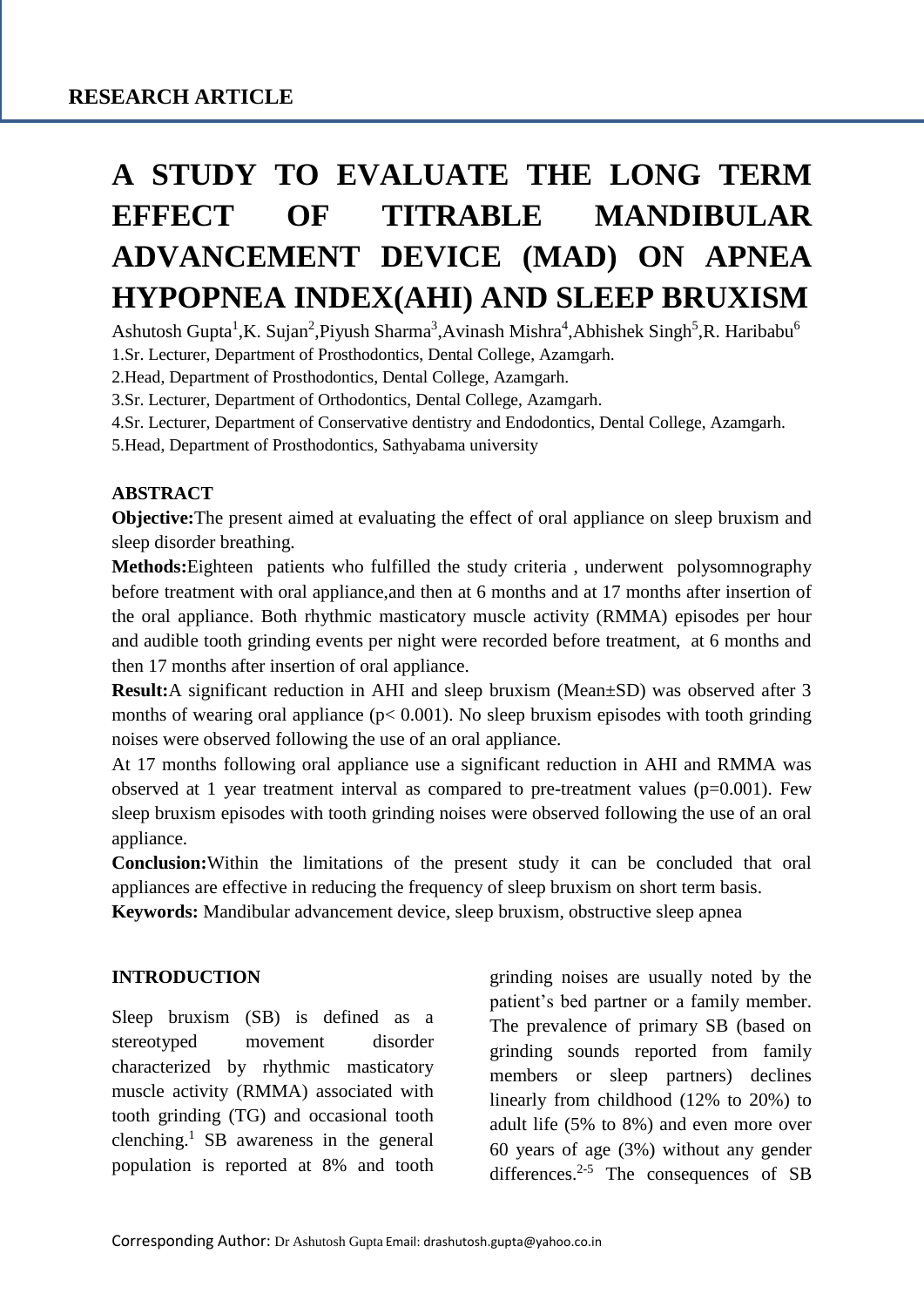include excessive tooth wear, tooth fractures, sensitivity, orofacial pain and sleep related headaches.  $6-10$ 

During the last two decades there has been an increased interest in oral appliance (OA) as a treatment modality for OSA. The OA is used during night and it protrudes the mandible and thereby opens the airway. The oral appliance is easy to use as it does not require electrical power, does not make any noise and cross-over studies have shown that patients prefer OA therapy to CPAP, which leads to good compliance. The effect of SB treatment and its influence on sleep disorder breathing has been noted in a few studies. It is common dental practice to utilize oral appliance therapy when treating SB; however, its effect remains an enigma.  $11-13$ 

Hence the present study was planned to evaluate the effect of oral appliance on sleep bruxism and sleep disorder breathing.

## **MATERIALS AND METHOD**

The present study was conducted in the Department of Prosthodontics, Azamgarh Dental College & Hospital. Prior approval of the Institutional ethical committee had been obtained.

The inclusion criteria were: OSA verified by somnographic evaluation (defined as apnea/hypopnea index (AHI) >5 < 15per hr) and at least 2 of the following symptoms—daytime sleepiness, snoring, witnessed apneas, fragmented sleep, at least 7mm of sustainable protrusive jaw movement from the position of maximum intercuspation.

The exclusion criteria were: More than one missing tooth per quadrant (excluding the third molar) that could minimize retention for the mandibular protruding device, substantial evidence of TMJ disorders including pain, significant joint crepitation, restricted mouth opening or sites of muscle tenderness in the Masseter or Temporalis region, severe caries and/ or compromised periodontal status, which would not allow prolonged use of mandibular protruding device.

Eighteen dentulous OSA patients (25 males; 12 females; age 41±4 years; BMI  $22\pm5$ ; AHI 5-30), who volunteered and provided written informed consent were included in the study. A provisional selection of the patients was based on subjective evaluation of the symptoms according the Epworth Sleepiness scale and Berlin questionnaire. Such patients were subjected to overnight polysomnography to confirm their actual status before being included as study subjects.

For sleep bruxism patients having more than four rhythmic masticatory muscle activity (RMMA) episodes per hour of sleep consisting of three or more phasic or mixed contractions of the masseter at a frequency of 1 Hz and at least two audible tooth grinding events per night $14,15$  were selected.

AHI , RMMA and sleep bruxism episodes with tooth grinding noises were assessed preoperative and at 6 months and 17 months after wearing mandibular advancement device.

Overnight polysomnography sleep study (S-7000, Cogent technologies, EMBLA System Inc) included Electroencephalograms (EEG); (C3- A2,C4-A1,O2-A1,O3-A2), Bilateral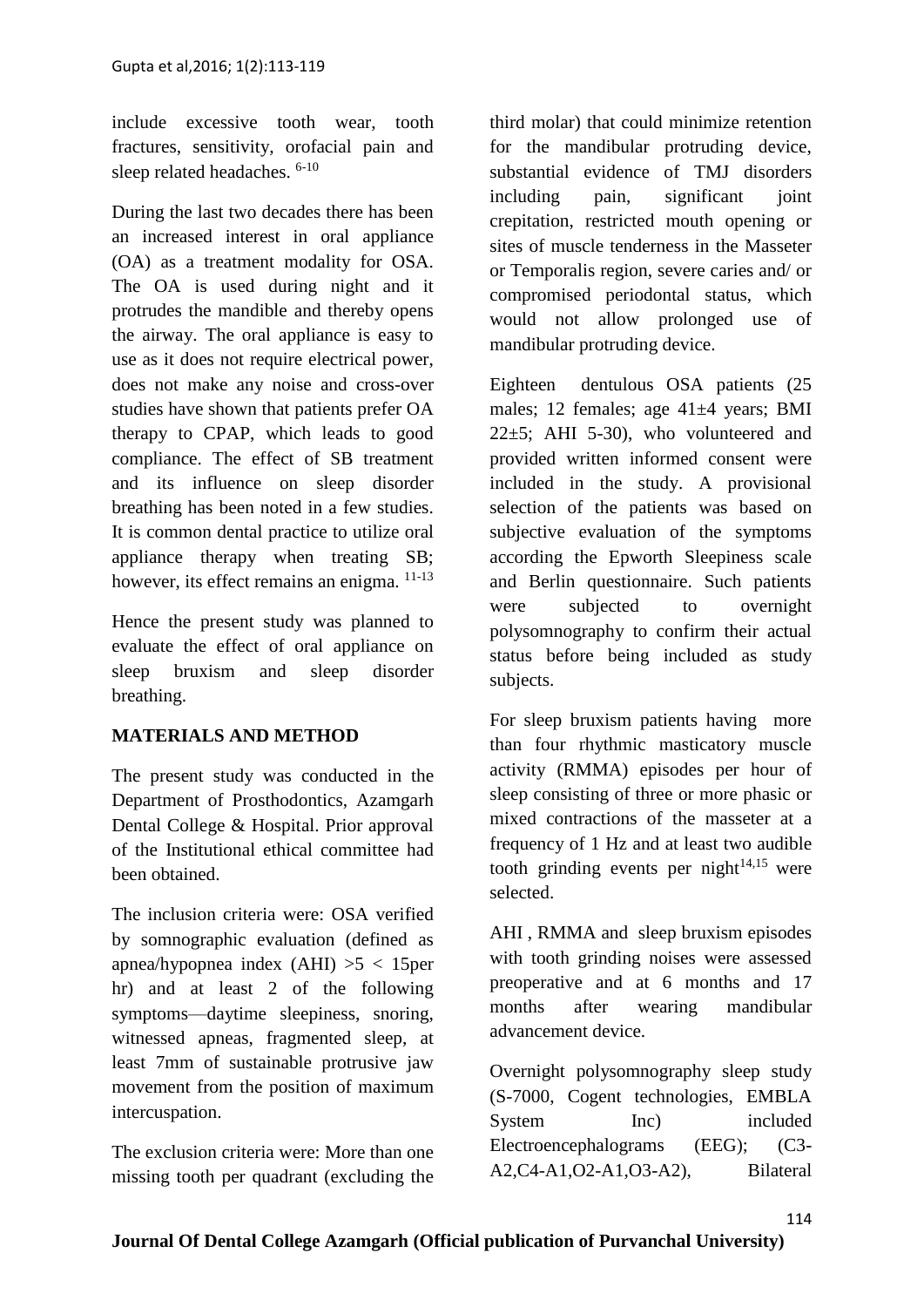Electro-oculogram (ROC,LOC), Chin and Leg Electromyogram (EMG), Nasal airflow, thoracic and abdominal movements, Electrocardiogram (ECG) and body position recorders. Apnea Hypopnea Index (AHI) was calculated with the help of Somnologica Studio software. The apnea episodes were defined as complete cessation of airflow for ≥10 s, and hypopnea was defined as a  $\geq 50\%$ reduction in oronasal airflow accompanied by a reduction of at least 4% oxygen saturation calculated by pulse oximetry. AHI was determined by the frequency of these events per hour during sleep time based on the results of the overnight polysomnography. Recorded polysomnographic data was cross checked manually for scoring of sleep stages, apneas and Hypopnea events.

As the sample size was small, hence nonparametric assessment plan was adopted. Data was analyzed using Statistical Package for Social Sciences Version 15.0. Wilcoxon signed rank test was used to evaluate before-after changes.

## **RESULTS**

A significant reduction in AHI and sleep bruxism (Mean±SD) was observed after 3 months of wearing oral appliance  $(p<$ 0.001). No sleep bruxism episodes with tooth grinding noises were observed following the use of an oral appliance (table1).

At 17 months following oral appliance use a significant reduction in AHI and RMMA was observed at 1 year treatment interval as compared to pre-treatment values (p=0.001). Few sleep bruxism episodes with tooth grinding noises were observed following the use of an oral appliance (table 2).

## **DISCUSSION**

The present study was aimed at estimating the effect of oral appliance treatment on sleep bruxism of a cohort of OSA patients on a short (6 months) and long (17 months) term basis and also to evaluate changes in the AHI index. There was 51.8% reduction in RMMA episodes per hr following the use of an oral appliance after 6 months which continued to improve even after 17 months (59.4%). AHI followed the same pattern with 79.3% change in 6 months and 81.9% change after 17 months of oral appliance use. Another interesting finding was no audible tooth grinding events following oral appliance use for 6 months .

In a study by Clark et  $al^{16}$ , it was shown that OA treatment resulted in a decrease in EMG activity during sleep in approximately 50% of patients. Hiyama et  $al<sup>17</sup>$  suggested that masticatory muscle activity during sleep is significantly reduced by wearing an OA.

Yap et  $al^{18}$  in their study on nocturnal parafunction showed that the stabilization appliances do not stop nocturnal parafunctional activities on short term basis. This is contrary with the present study that showed almost 100% improvement in audible tooth grinding events. However tooth grinding noises were observed after 17 months of wearing MAD. Several studies $19-27$  have reported that OAs do not stop SB permanently; rhythmic masticatory muscle activity and tooth grinding seem to diminish for short periods (1 to 2 weeks) after initial OA usage but resume over time.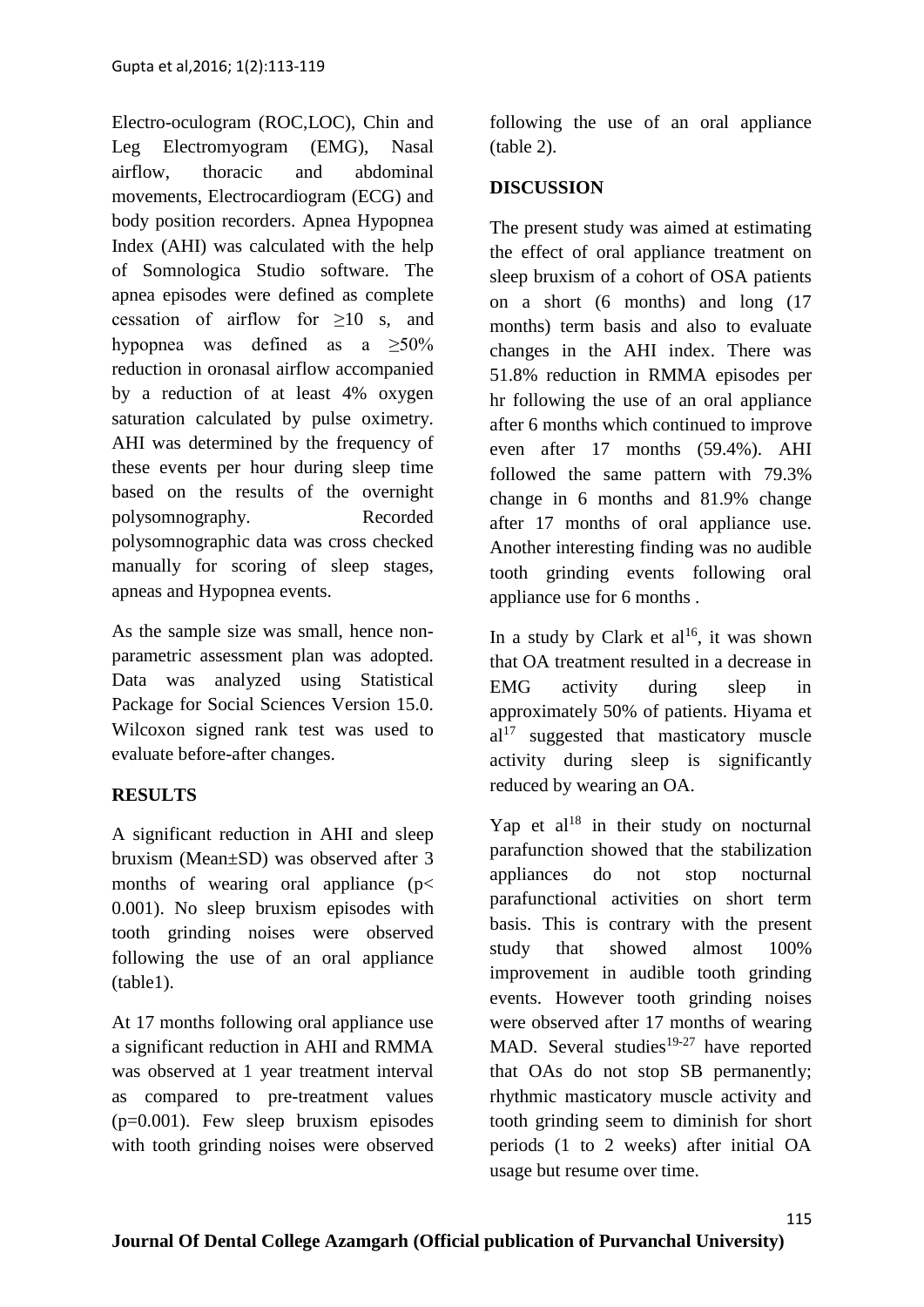## **CONCLUSION**

Within the limitations of the present study it can be concluded that oral appliances are

#### **REFERENCES:**

- 1. American Academy of Sleep Medicine. International classification of sleep disorders. 2nd ed. Diagnostic and coding manual. Westchester, IL: American Academy of Sleep Medicine, 2005.
- 2. Lavigne GJ, Montplaisir JY. Restless legs syndrome and sleep bruxism: Prevalence and association among Canadians. Sleep 1994;17:739–743.
- 3. Laberge L, Tremblay RE, Vitaro F, Montplaisir J. Development of parasomnias from childhood to early adolescence. Pediatrics 2000;106:67–74.
- 4. Ohayon MM, Li KK, Guilleminault C. Risk factors for sleep bruxism in the general population. Chest 2001;119:53–61.
- 5. Reding GR, Rubright WC, Zimmerman SO. Incidence of bruxism. J Dent Res 1966;45:1198–1204.
- 6. Lavigne G, Manzini C, Kato T. Sleep bruxism. In: Kryger MH, Roth T, Dement WC (eds). Principles and Practice of Sleep Medicine. Philadelphia: Elsevier Saunders, 2005: 946-959.
- 7. Dao TT, Lund JP, Lavigne GJ. Comparison of pain and quality of life in bruxers and patients with myofascial pain of the masticatory muscles. J Orofac Pain 1994;8:350- 356.

effective in reducing the frequency of sleep bruxism on short term basis however its long term effect is still controversial

- 8. De Meyer MD, De Boever JA. The role of bruxism in the appearance of temporomandibular joint disorders. Rev Belge Med Dent 1997; 52:124-138
- 9. Rugh JD, Harlan J. Nocturnal bruxism and temporomandibular disorders. Adv Neurol 1988;49:329-341.
- 10. Lobbezoo F, Soucy JP, Hartman NG, Montplaisir JY, Lavigne GJ. Effects of the D2 receptor agonist bromocriptine on sleep bruxism: Report of two single-patients clinical trials. J Dent Res 1997;76:1610-1614.
- 11. Landry ML, Rompre PH, Manzini C, Gultard F, de Grandmont P, Lavigne GJ. Reduction of sleep bruxism using a mandibular advancement device: An experimental controlled study. Int J Prosthodont 2006;19:549-556.
- 12. Gagnon Y, Mayer P, Morisson F, Rompre PH, Lavigne GJ. Aggravation of respiratory disturbances by the use of an occlusal aplint in apneic patients. A pilot study. Int J Prosthodont 2004;17:447-453.
- 13. Balasubramaniam R, Klasser GD, Cistulli PA, Lavigne GJ. The link between sleep bruxism, sleep disordered breathing and temporomandibular disorders: an evidence-based review. Journal of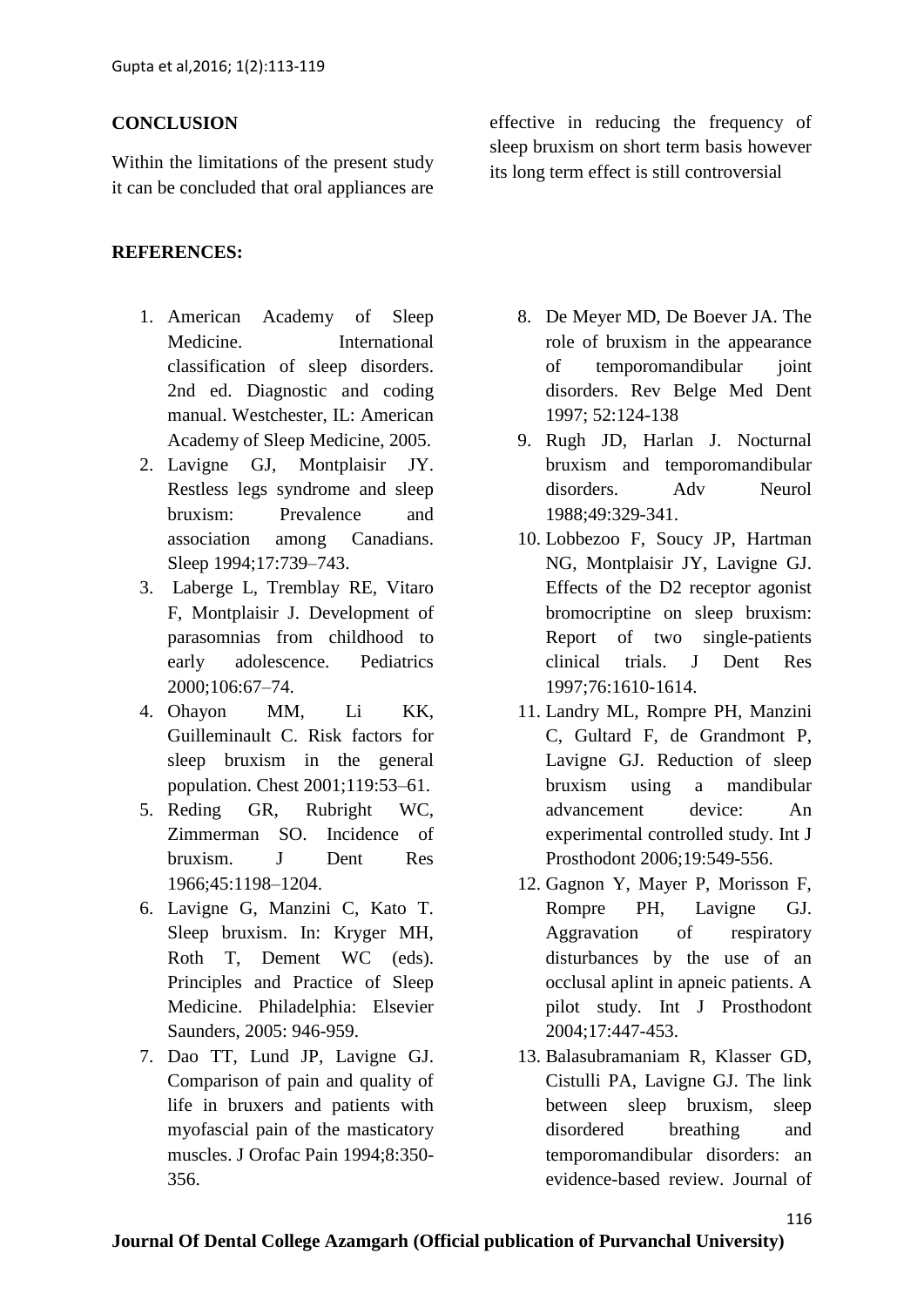Dental Sleep Medicine 2014;1:27– 37.

- 14. Lavigne GJ, Rompre PH, Polrier G, Huard H, Kato T, Montplaisir JY. Rhythemic masticatory muscle activity during sleep in humans. J Dent Res 2001;80:443-448.
- 15. Landry A, Grandmont P, Rompre PH, Lavigne GJ. Effect of an adjustable mandibular advancement appliance on sleep bruxism. A crossover sleep laboratory study. Int J Prosthodont 2009;22:251-259.
- 16. Lavigne GJ, Montplaisir JY. Restless legs syndrome and sleep bruxism: Prevalence and association among Canadians. Sleep 1994;17:739–743.
- 17. Laberge L, Tremblay RE, Vitaro F, Montplaisir J. Development of parasomnias from childhood to early adolescence. Pediatrics 2000;106:67–74.\
- 18. Yap AU. Effects of stabilization appliances on nocturnal parafunctional activities in patients with and without signs of temporomandibular disorders. J Oral Rehabil 1998;25:64–68.
- 19. Ohayon MM, Li KK, Guilleminault C. Risk factors for sleep bruxism in the general population. Chest 2001;119:53–61.
- 20. Reding GR, Rubright WC, Zimmerman SO. Incidence of bruxism. J Dent Res 1966;45:1198–1204.
- 21. Clark GT, Beemsterboer PL, Solberg WK, Rugh JD. Nocturnal electromyographic evaluation of myofascial pain dysfunction in

patients undergoing occlusal splint therapy. J Am Dent Assoc 1979;99:607–611.

- 22. Hiyama S, Ono T, Ishiwata Y, Kato Y, Kuroda T. First night effect of an interocclusal appliance on nocturnal masticatory muscle activity. J Oral Rehabil 2003;30:139–145.
- 23. Dubé C, Rompré PH, Manzini C, Guitard F, de Grandmont P, Lavigne GJ. Quantitative polygraphic controlled study on efficacy and safety of oral splint devices in tooth-grinding subjects. J Dent Res 2004;83:398–403.
- 24. van der Zaag J, Lobbezoo F, Wicks DJ, Visscher CM, Hamburger HL, Naeije M. Controlled assessment of the efficacy of occlusal stabilization splints on sleep bruxism. J Orofac Pain 2005;19: 151–158.
- 25. Holmgren K, Sheikholeslam A, Riise C. Effect of a full-arch maxillary occlusal splint on parafunctional activity during sleep in patients with nocturnal bruxism and signs and symptoms of craniomandibular disorders. J Prosthet Dent 1993;69:293–297.
- 26. Solberg WK, Clark GT, Rugh JD. Nocturnal electromyographicevaluation of bruxism patients undergoing short term splint therapy. J Oral Rehabil 1975;2:215–223.
- 27. Kydd WL, Daly C. Duration of nocturnal tooth contacts during bruxing. J Prosthet Dent 1985;53:717–721.

#### **TABLE:**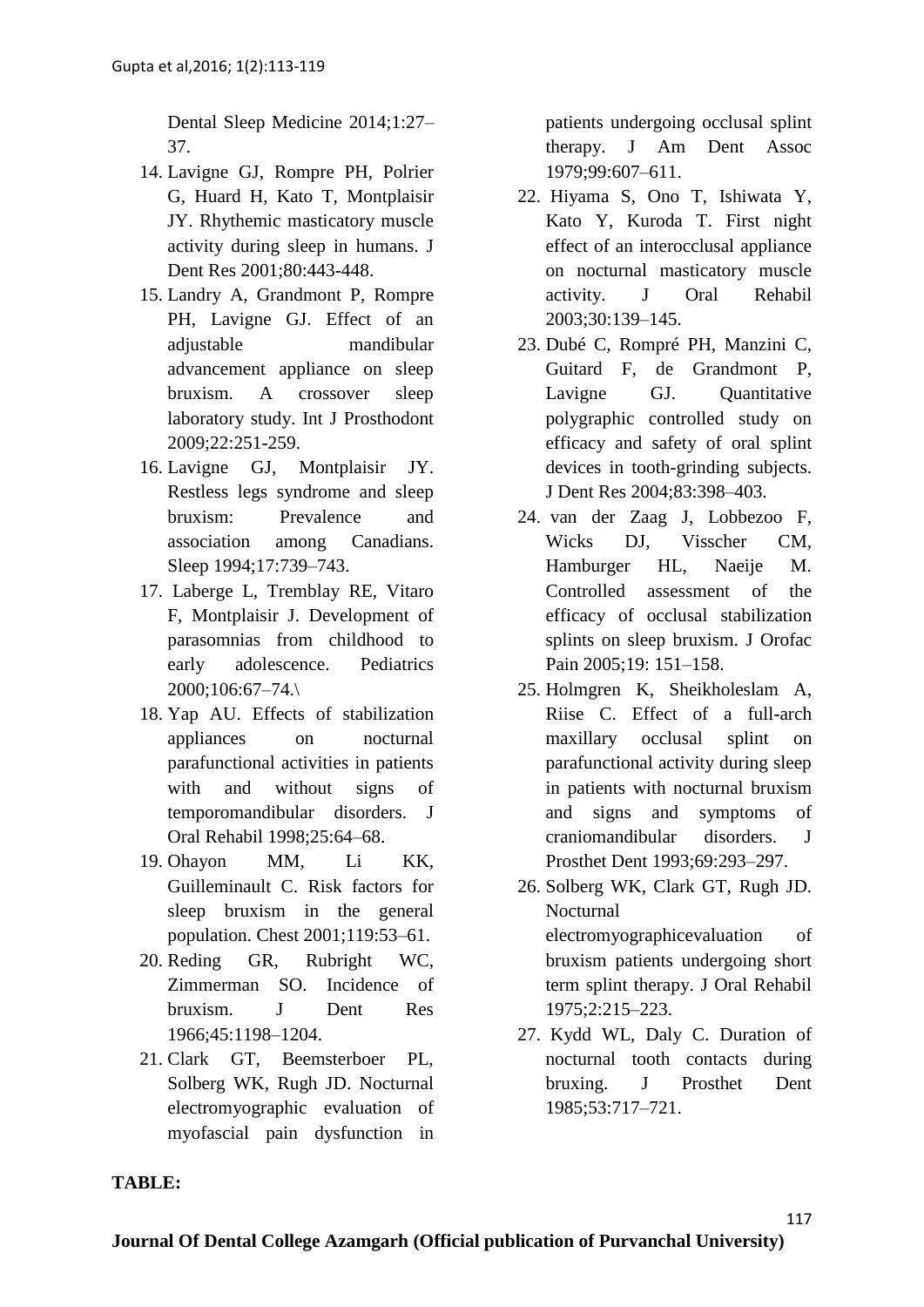| Parameters             | Before treatment<br>$(n=18)$ |           | 6 months after<br>wearing oral<br>appliance |           | % change |                | Significance of<br>difference<br>(Wilcoxon<br>signed rank test) |         |
|------------------------|------------------------------|-----------|---------------------------------------------|-----------|----------|----------------|-----------------------------------------------------------------|---------|
|                        | Mean                         | <b>SD</b> | Mean                                        | <b>SD</b> | Mean     | <b>SD</b>      | Ζ                                                               | P       |
| AHI                    | 22.7                         | 6.6       | 4.7                                         | 2.5       | $-79.29$ | 6.80           | 3.415                                                           | 0.001   |
| Episodes/hr            | 7.9                          | 1.3       | 3.8                                         | 1.4       | $-51.8$  | 2.2            | 2.172                                                           | < 0.001 |
| Episodes<br>with noise | 8.5                          | 1.0       | $\overline{0}$                              | $\theta$  | 100      | $\overline{0}$ | 0.449                                                           | < 0.001 |

Table 1: Comparison of pre treatment and 6 month after treatment with mandibular advancement device.

## Graph 1: Comparison of pre treatment and 6 month after treatment with mandibular

advancement device



Table 2: Comparison of pretreatment and 17 months after treatment with mandibular advancement device.

| Parameters   Pre-operative | 17 months after | % change | Significance of |  |
|----------------------------|-----------------|----------|-----------------|--|
| $(n=18)$                   | wearing oral    |          | difference      |  |

**Journal Of Dental College Azamgarh (Official publication of Purvanchal University)**